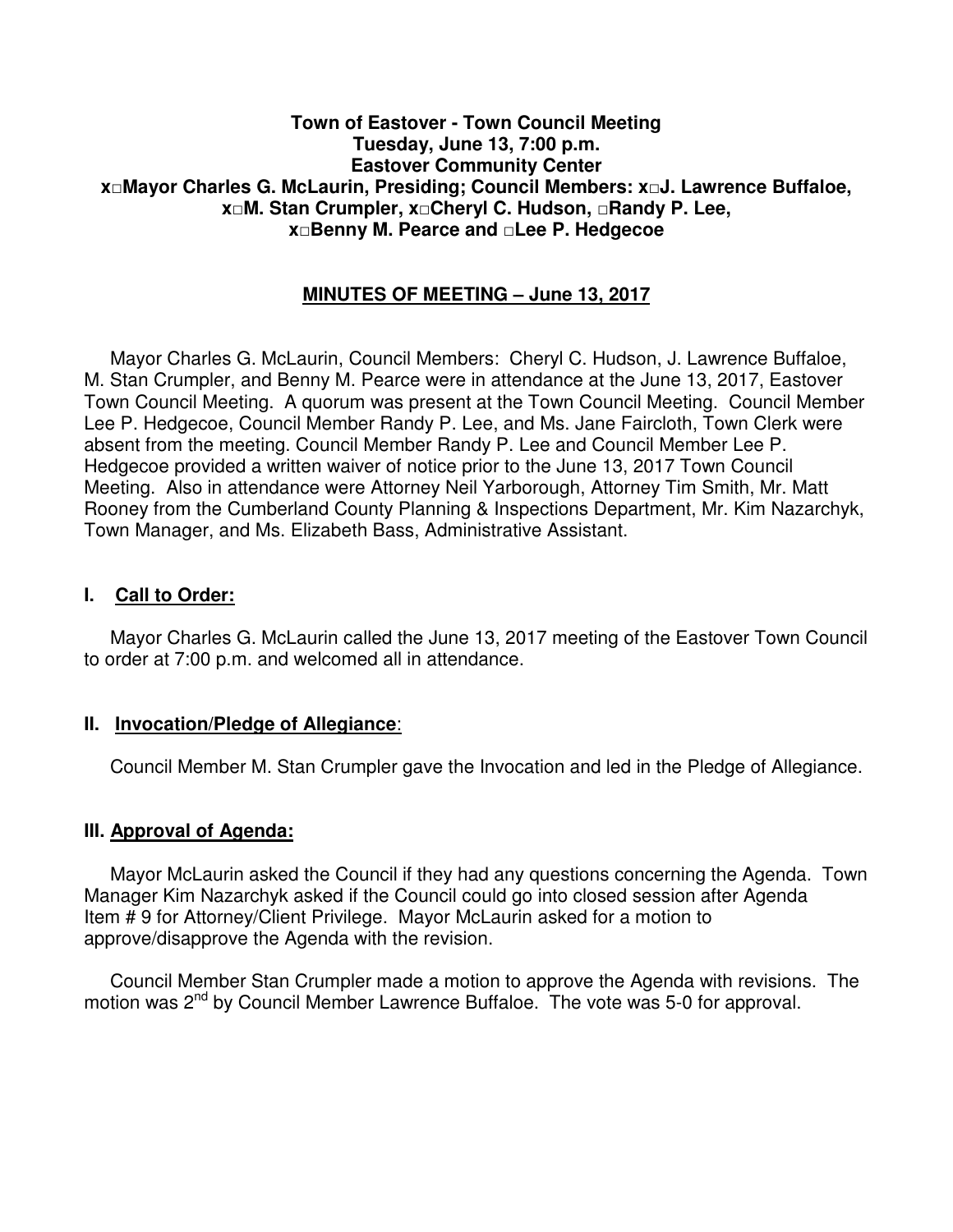### **IV. Public Comments:**

 **None.** 

### **V. Consent Agenda:**

- **1. Consider approval of the Closed Session Minutes for the May 9, 2017 Town Council Meeting.**
- **2. Consider approval of the Minutes for the May 9, 2017 Town Council Meeting.**
- **3. Consider approval of the April, 2017 Financial Reports.**
- **4. Consider approval of the Auditor's Contract for Fiscal Year 2017 (July 1, 2016 through June 30, 2017).**
- **5. Consider approval of the Attorneys Contract for Fiscal Year 2018 (July 1, 2017 through June 30, 2018).**
- **6. Consider approval of the Contract with the Cumberland County Sheriff's Office for the period July 1, 2017 through June 30, 2018 (Fiscal Year 2018).**

 Mayor McLaurin asked the Council if they had any questions concerning the Consent Agenda. There were none. Mayor McLaurin asked for a motion to approve/disapprove the Consent Agenda as stated.

 Council Member Cheryl Hudson made a motion to approve the Consent Agenda as stated. The motion was 2<sup>nd</sup> by Council Member Stan Crumpler. The vote was 5-0 for approval.

## **VI. Discussion Agenda:**

## **Agenda Item #1:**

## **PUBLIC HEARING:**

## **FISCAL YEAR 2018 BUDGET APPROVAL (JULY 1, 2017-JUNE 30, 2018):**

Mayor Charles McLaurin opened the Public Hearing.

 Mr. Kim Nazarchyk, Town Manager, gave the Council a brief description of the Fiscal Year 2018 Budget. Mr. Nazarchyk stated the budget is \$1,679,850, which is over \$76,725.00. That is a 4.8% increase from Fiscal Year 2017. This is caused in part by the projected Sales Tax increase and the Cumberland Community Foundation Grant.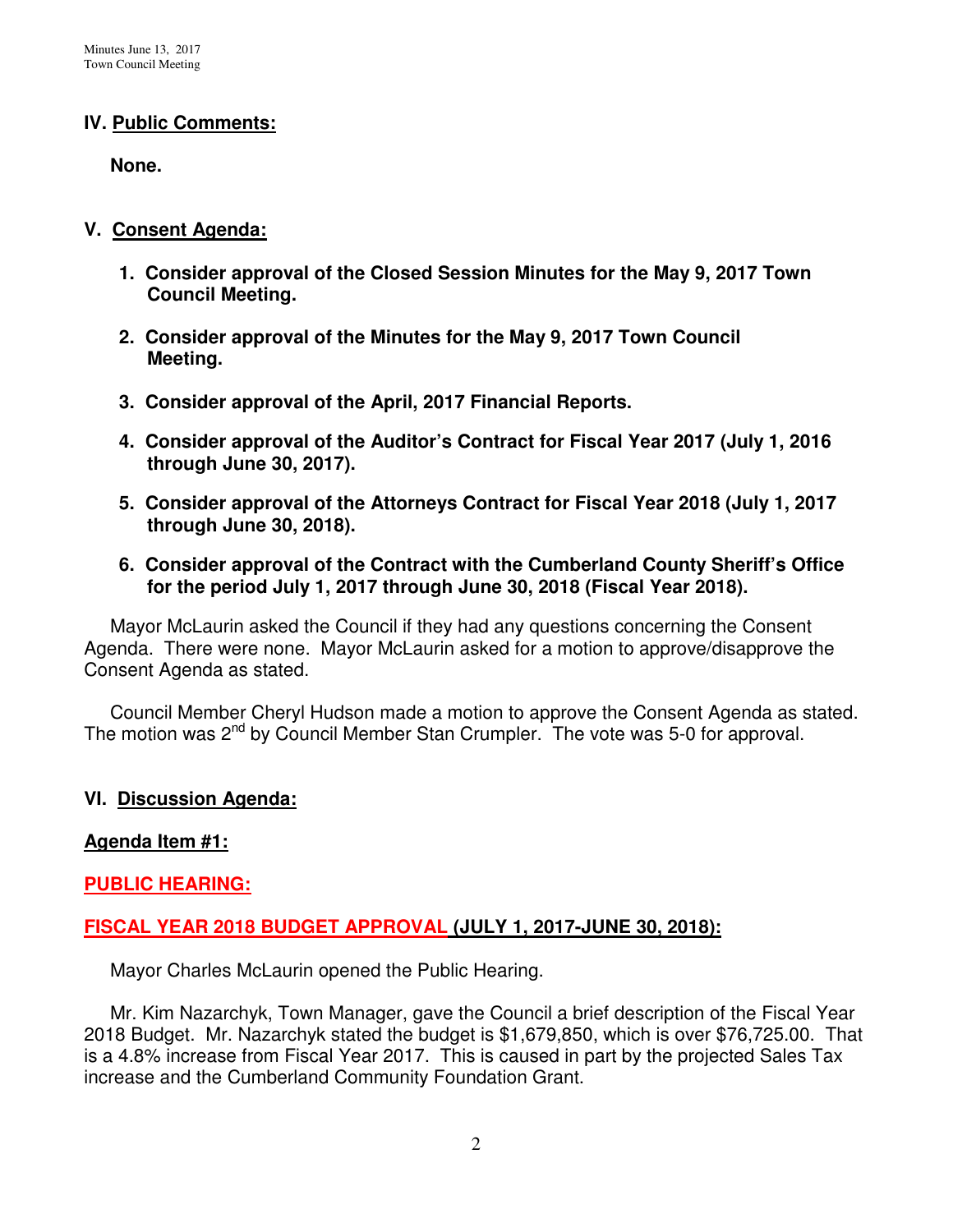Mr. Nazarchyk stated Cumberland County had a property revaluation. The Town of Eastover went up 1.7%, generating an additional \$8,497.00. The tax rate remains at \$0.205 per \$100 of value. To be revenue neutral, the tax rate would need to be decreased by 35/1000 cent, from \$0.205 to \$0.2015.

 Mr. Nazarchyk said the Fiscal Year 2018 Budget includes maintaining or improving the current level of services for Fire, Police, Parks & Rec., Street Lights, Zoning, and Street Maintenance. Priorities will be Safety (Fire & Police), Parks & Rec, Storm Water Runoff (Flea Hill Drainage District), and saving funds for the New Town Hall construction.

 Mr. Nazarchyk stated the Ad Valorem Tax revenues are based on 99% collection on \$311,970,270 of assessed value (personal, real, and public service properties). Local Option Sales Taxes and N.C. Franchise Tax will be our major sources of revenue.

 Mr. Nazarchyk said the budget includes a 2.5% pay increase for all employees. The budget is balanced as required by state law.

Mr. Nazarchyk said the Capital Reserve Budget includes only interest income. Last year the Council amended an earlier resolution increasing the maximum amount from \$900K to \$1,000M. The current balance is approximately \$1,001,000.

 Mayor McLaurin asked if anyone had signed up to speak for or against the FY2018 Budget for the Town of Eastover, no one had signed up.

 Mayor McLaurin asked for a motion to close the public hearing. Council Member Lawrence Buffaloe made the motion to close the public hearing. The motion was  $2^{nd}$  by Council Member Cheryl Hudson. The vote was 5-0 for approval.

 Mayor McLaurin asked for a motion to approve/disapprove the Town of Eastover's Budget for FY2018.

 Council Member Lawrence Buffaloe made a motion to approve the Town of Eastover's Budget for FY2018. The motion was 2<sup>nd</sup> by Council Member Stan Crumpler. The vote was 5-0 for approval.

## **Agenda Item #2:**

#### **CASE NO. 17-055. CONSIDERATION OF THE ABC STORAGE; REQUEST FOR A C(P) SITE PLAN & SUBDIVISION REVIEW, COUNTY ZONING & SUBDIVISION ORDINANCE AND EASTOVER SUPPLEMENTAL AMENDMENTS; ZONING: C(P); TOTAL ACREAGE: 4.18 AC. +\-; LOCATION: 3768, 3772 & 3800 DUNN ROAD (US HWY 301). (EASTOVER)**

 Town Manager, Kim Nazarchyk asked the Council if Case No. 17-055 could be tabled until the July 11, 2017 Town Council Meeting. Mayor McLaurin asked for a motion to table Case No. 17-055 until the July 11, 2017 Town Council Meeting.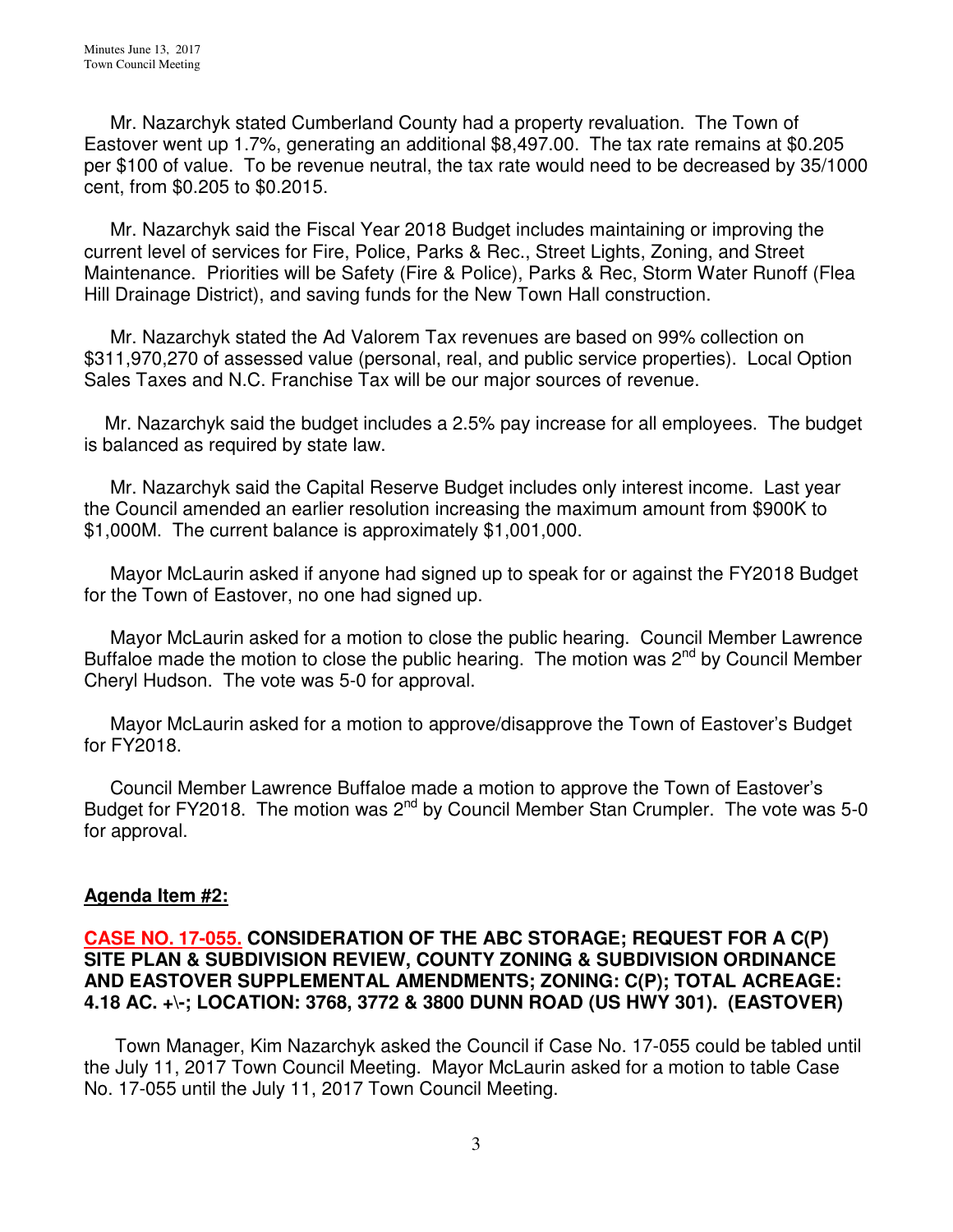Council Member Benny Pearce made a motion to table Case No. 17-055 until the July 11, 2017 Town Council Meeting. The motion was 2<sup>nd</sup> by Council Member Lawrence Buffaloe. The vote was 5-0 for approval.

# **Agenda Item #3:**

#### **CASE NO. 17-069. CONSIDERATION OF THE CLARENCE JOHNSON PROPERTY REQUEST FOR A SUBDIVISION REVIEW, COUNTY SUBDIVISION ORDINANCE AND EASTOVER SUPPLEMENTAL AMENDMENTS; ZONING: RR; TOTAL ACREAGE: 3.95 AC. +\-; LOCATION: ON NORTHWEST QUADRANT OF SR 1829 (J HERBERT ROAD) AND OZIE DRIVE. (EASTOVER)**

Mr. Matt Rooney from Cumberland County Planning and Inspections Department gave the Council a brief description of Case No. 17-069. Mr. Rooney stated the land owner wanted to divide his lot into two sections, with one lot being 2 acres and the second lot being approximately 1.95 acres. Mr. Rooney stated all requirements had been met and the Board recommended approval.

 Mayor McLaurin asked if anyone had any questions. There were none. Mayor McLaurin asked for a motion to approve/disapprove Case No. 17-069. Council Member Cheryl Hudson made a motion to approve Case No. 17-069. The motion was 2<sup>nd</sup> by Council Member Stan Crumpler. The vote was 5-0 for approval.

## **Agenda Item #4:**

## **Mr. Ashley Porter, Principal, Eastover Central Elementary School**

 Mr. Ashley Porter stated he wanted to give the Town Council an update on Eastover Central Elementary School. He said there were 3 major items in which he wanted to inform the Council.

 The first item being that Eastover Central Elementary School received a grant of \$1,000.00 for Science, Technology, and Math. Battle of the Books was the second item. Eastover Central won the District and Regional Battle of the Books. He stated this year the school started a Science Olympiad team. The team won Regional which was an exceptional win because this was their first year.

 End of Grade Testing was the third item. He stated he could not discuss the exact placement because the final standings have not been announced. Mr. Porter did say the school did better than 3<sup>rd</sup> place because that was the schools placement last year.

 Mr. Porter stated the school is doing well because the staff, students, parents, and community are involved and have a caring attitude. He said they had 5 teachers to retire this year but are fully staffed for the upcoming year. Mr. Porter said he and some of his staff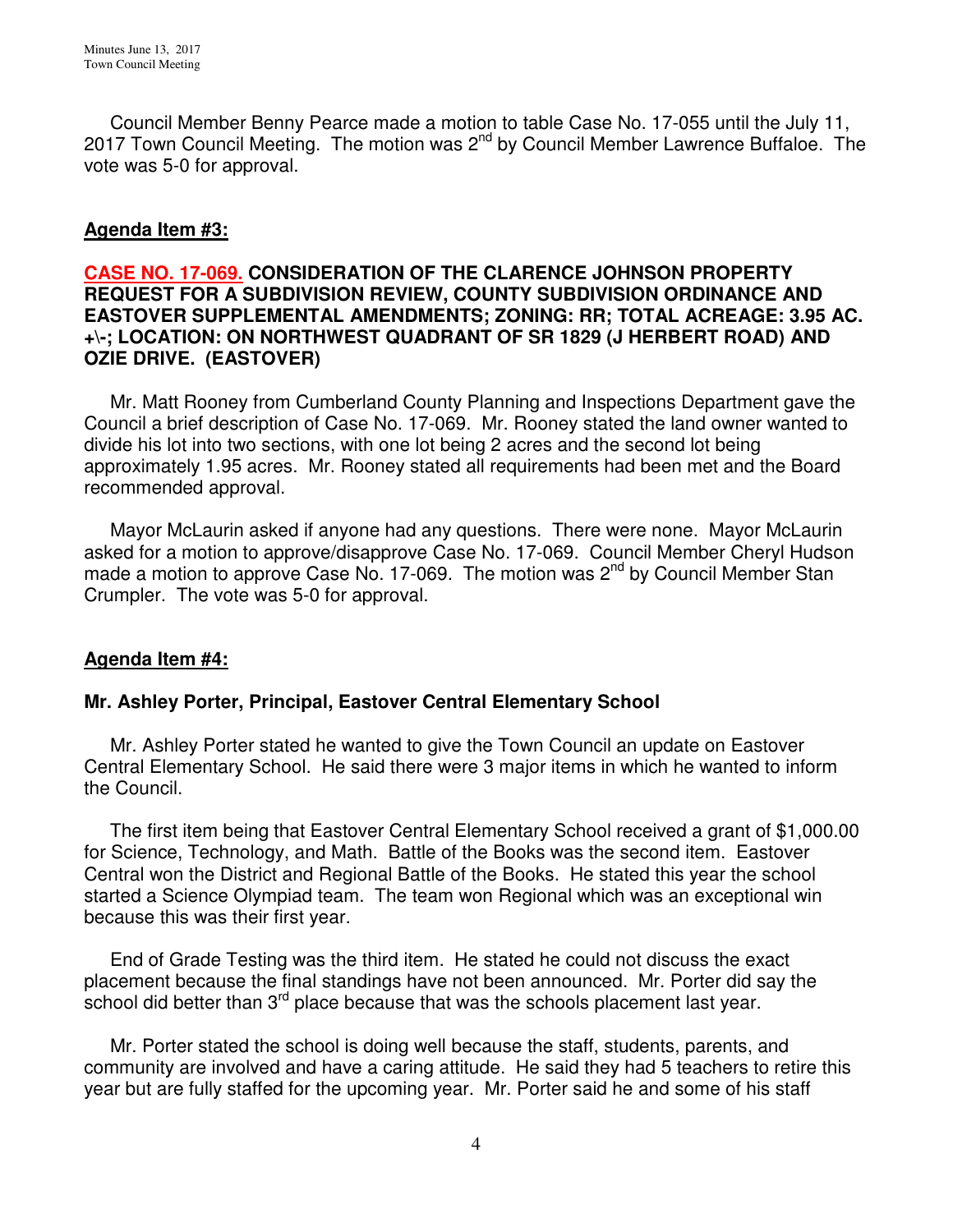members would be present at the July 26, 2017 picnic for the Town of Eastover's  $10<sup>th</sup>$ Anniversary. Mr. Porter thanked the Mayor and the Council for the support they have given all year.

 Mayor McLaurin stated he appreciated Mr. Porter for coming and updating the Council. He also told Mr. Porter he appreciated all that he and his staff do for the community and students.

### **VII. Receive Mayor's Update:**

 Mayor McLaurin presented Mr. Matt Rooney with a plaque from the Town of Eastover. Mr. Rooney will be retiring June 30, 2017. Mayor McLaurin stated Mr. Rooney was an essential part in helping the Town of Eastover become incorporated. Mayor McLaurin thanked Mr. Rooney for his dedication and service to the Town of Eastover.

 Mayor McLaurin stated a meeting was held on June 16 with him, local churches, and various local organizations concerning the Town of Eastover's 10th Year Anniversary. He also stated another meeting will be held on June 22 at 7:00 p.m. Mayor McLaurin said he would like the Eastover Ballpark concession stand to be open and have the Town of Eastover reimburse the Eastover Ballpark Association for all costs.

 After a brief discussion, the Mayor asked for a vote to approve/disapprove the Town of Eastover reimbursing the Eastover Ballpark Association for the use of the concession stand on July 26, 2017 for the Town of Eastover's 10<sup>th</sup> Anniversary. Council Member Stan Crumpler made a motion to approve the Town of Eastover reimbursing the Eastover Ballpark Association for the use of the concession stand on July 26, 2017 for the Town of Eastover's 10th Anniversary. Council Member Lawrence Buffaloe  $2<sup>nd</sup>$  the motion. The vote was 5-0 for approval.

 Mayor McLaurin wanted to know how long the Town had to spend the Powell Bill monies. Mr. Kim Nazarchyk informed the Mayor that the Town had until sometime in 2020. Mayor McLaurin said the road to the ballpark needed to be completed and the road for School Street needed to be repaired.

 Mayor McLaurin asked the Town Manager about additional street lights. Mr. Nazarchyk stated that he was waiting on responses from Duke Energy, and South River EMC is investigating the encroachment with Division of Transportation. Mr. Nazarchyk stated he hoped to have more information by the next Town Council Meeting.

## **VIII. Receive Town Council Update:**

 Council Member Cheryl Hudson stated the Town will be receiving the funds from the Cumberland County Community Foundation. She said the Town of Eastover raised the \$10,000 required so the Foundation will match the \$10,000, making a total contribution of \$20,000. Council Member Hudson said she and Mayor McLaurin signed the paperwork to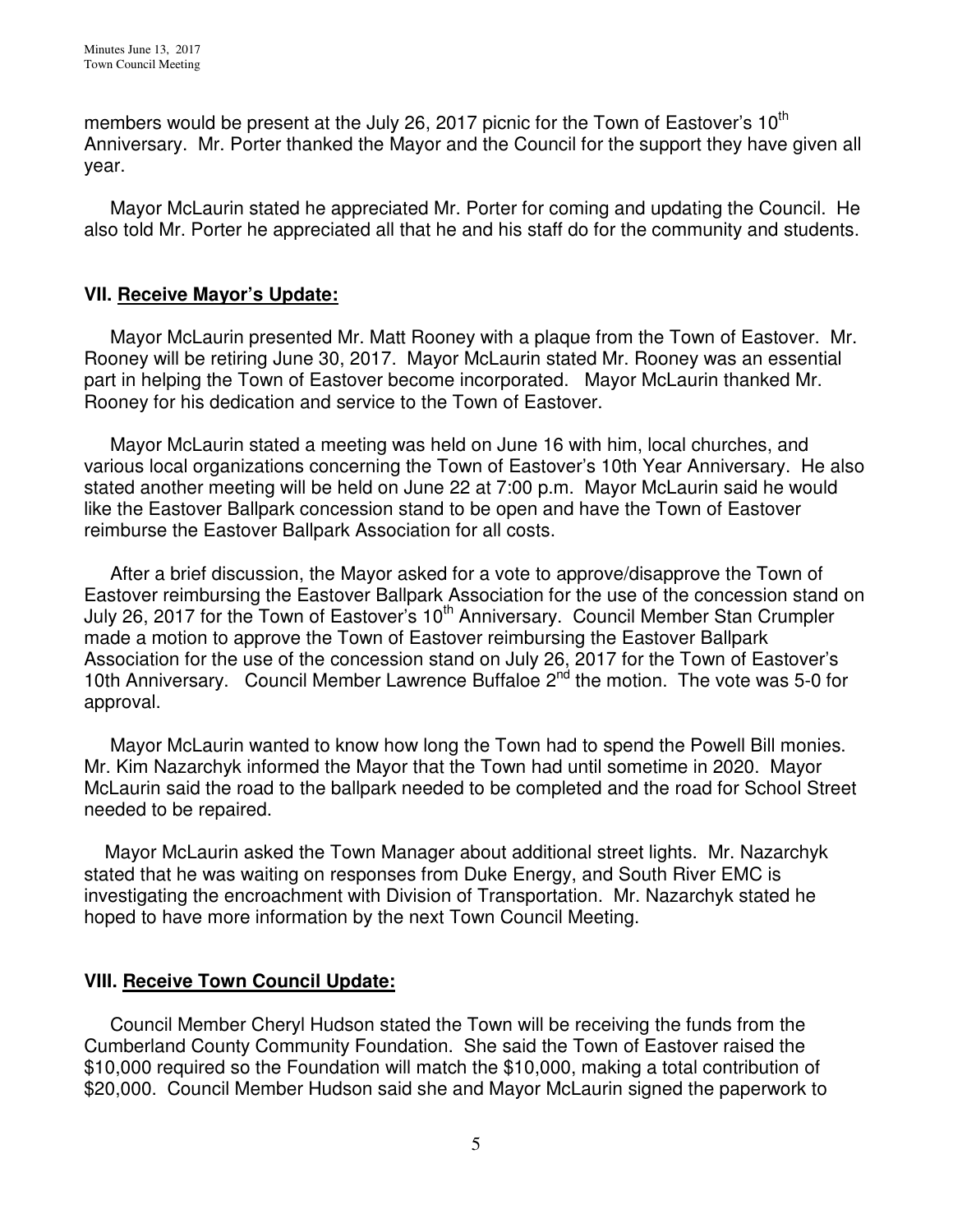have the funds deposited into the Town of Eastover's account. She said they decided to have one lump sum deposited instead of having to ask for withdraws periodically. Council Member Hudson stated the funds would be used for projects like Backpack Buddies and a Food Pantry. The Town of Eastover has until June of 2018 to use the funds for the community

 Council Member Stan Crumpler and Town Manager Kim Nazarchyk had attended a public meeting with Department of Transportation (DOT) concerning the Round-A-Bout that will be replacing the 4-way stop on Baywood Road. Council Member Crumpler stated DOT will begin construction on the Round-A-Bout in 2018.

## **XI. Receive Town Managers Update:**

 Mr. Nazarchyk told the Council that Salem United Methodist Daycare wanted to use the Eastover Community Building as a Safe Place in case of an emergency. Mr. Nazarchyk said the daycare is open from 7am-6pm Monday-Friday. He also said he informed Salem Preschool to have a secondary location in case the Eastover Community Building was rented the day they needed it.

 Mayor McLaurin asked the Council for a motion to approve/disapprove Salem United Methodist Daycare using the Eastover Community Building as a safe place for them in case of an emergency. Council Member Cheryl Hudson made a motion to approve Salem United Methodist Daycare using the Eastover Community Building as a safe place for them in case of an emergency. The motion was  $2^{nd}$  by Council Member Stan Crumpler. The vote was 5-0 for approval.

 Mr. Nazarchyk said the Town of Eastover needed a replacement member for the Cumberland County Joint Planning Board, as Council Member Benny Pearce is retiring. Mayor McLaurin asked the Council if anyone was interested in this position. Council Member Stan Crumpler stated he would be interested. Mr. Nazarchyk stated Brian Pearce would also be interested. After a brief discussion the Council decided to nominate Council Member Stan Crumpler to the Cumberland County Joint Planning Board.

 Council Member Cheryl Hudson made a motion for Council Member Stan Crumpler to abstain from the vote for the Cumberland County Joint Planning Board replacement. Council Member Lawrence Buffaloe  $2^{nd}$  the motion. The vote was 4-0 for approval.

 Council Member Cheryl Hudson made a motion for Council Member Stan Crumpler to be the replacement person on the Cumberland County Joint Planning Board. The motion was 2<sup>nd</sup> by Council Member Lawrence Buffaloe. The vote was 4-0 for approval.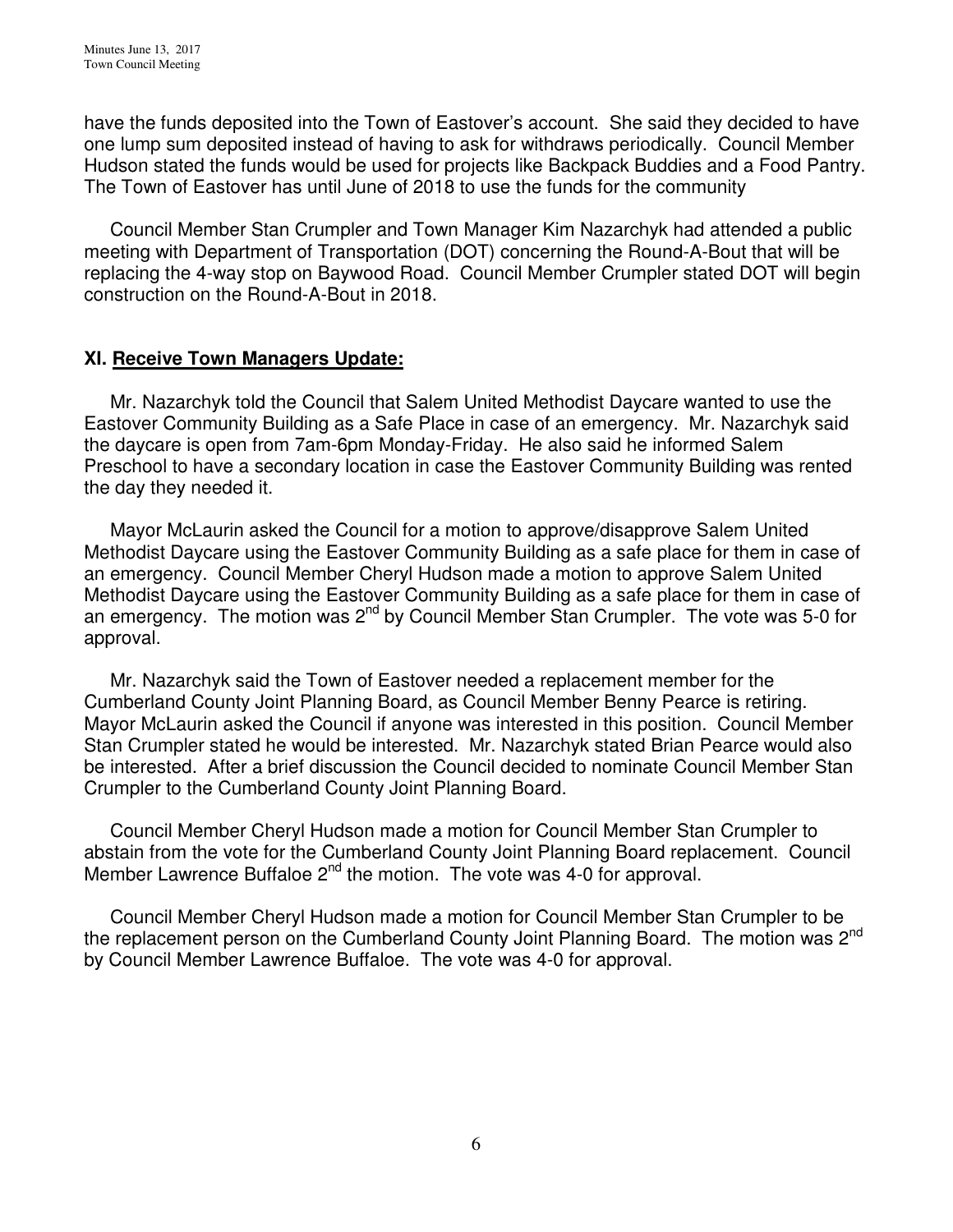# **X. CLOSED SESSION:**

### **DISCUSSION OF ATTORNEY/CLIENT PRIVILEGE IN ACCORDANCE WITH NCGS 143-318-11(a)(6)**

 A motion to go into closed session was made by Council Member Cheryl Hudson. The motion was 2<sup>nd</sup> by Council Member Lawrence Buffaloe. The vote was 5-0 for approval.

No action was taken in the Closed Session.

 Mayor McLaurin asked for a motion to return to regular session. A motion was made to come out of closed session by Council Member Cheryl Hudson. The motion was 2<sup>nd</sup> by Council Member Stan Crumpler. The vote was 5-0 for approval.

#### **XI. Consider a Motion to Adjourn:**

Mayor McLaurin asked for a motion to adjourn.

A motion to adjourn was made by Council Member Lawrence Buffaloe at 8:25